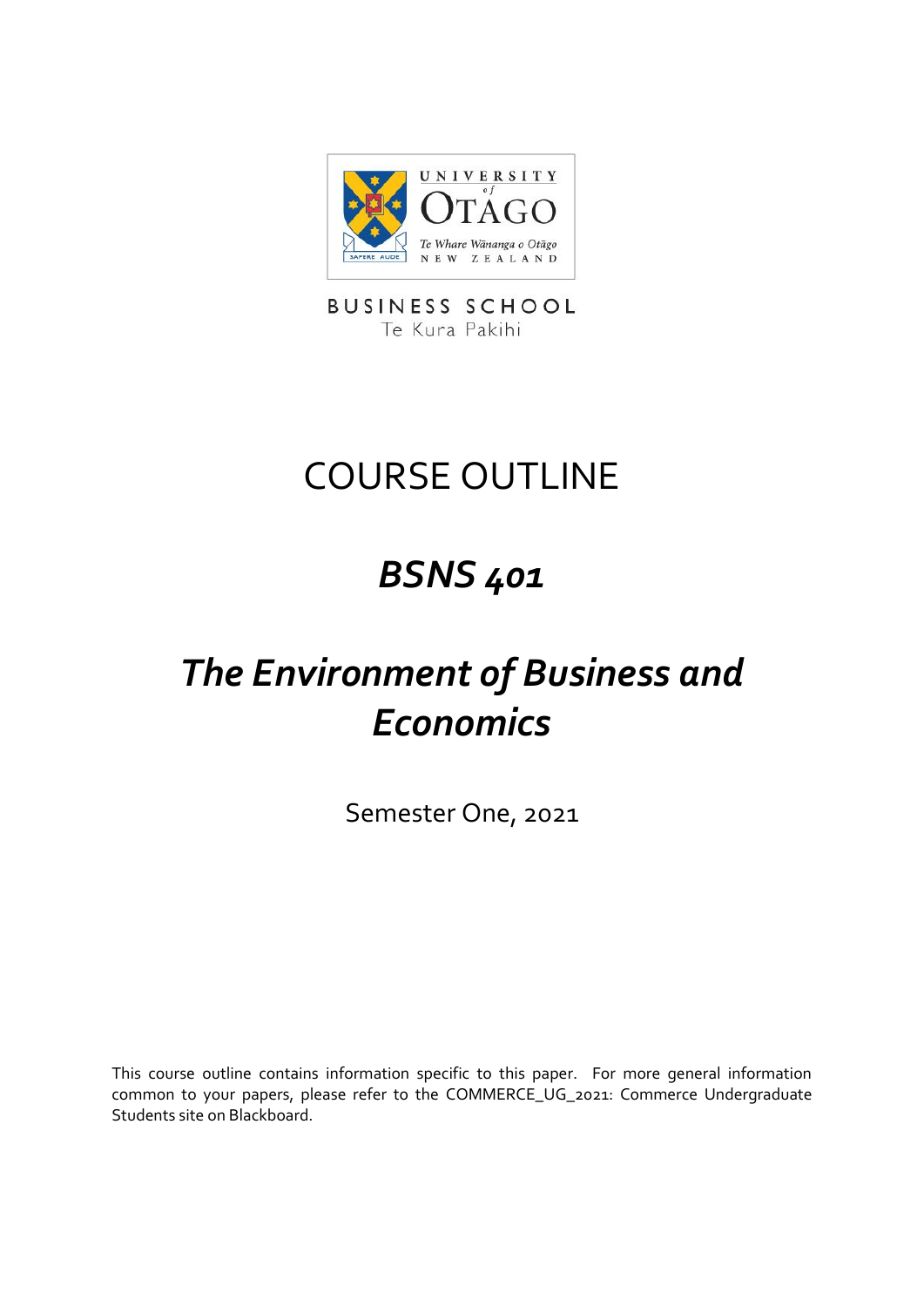### Paper Description and Aims

*The purpose of this paper is to provide students in the coursework Masters programme with an appreciation of business and economics as they are experienced in a variety of cultural settings. Further, for the sake of international students, this paper provides exposure to 'Western' business practices. Moreover, this paper offers students the opportunity to improve their communication skills (verbal and written) within professional and academic contexts.*

*Description: This paper relates to the University of Otago Profile in terms of the following four substantial affective elements:*

- ➢ *Global Perspective*
- ➢ *Interdisciplinary Perspective*
- ➢ *Lifelong Learning*
- ➢ *Scholarship*

*Further, the paper appeals to nearly all of the listed attributes often sought by employers and required by the Professional Accreditation Bodies, in particular:*

- ➢ *Enhanced, well-developed critical thinking*
- ➢ *Enhanced, well-developed communication skills (verbal and written)*
- ➢ *Enhanced, well-developed independent learning and information literacy*
- ➢ *Appreciation for ethical responsibility*
- ➢ *Teamwork within global and multicultural environments.*

#### Learning Outcomes

Upon successful completion of this paper, you should be able to:

- *1. Develop an appreciation of ethics from multicultural perspectives, and also within an international business environment;*
- *2. Understand and demonstrate the frameworks and structures of conducting business in a number of cultural contexts from around the world;*
- *3. Appreciate the nature of financial reporting and accountability issues across different countries and be able to provide critical reflection on these;*
- *4. Strengthen abilities to communicate effectively in a multicultural business environment, including an appreciation of various business-related disciplines;*
- *5. Develop research oriented skills that incorporate the four Learning Outcomes above. As they progress in the Masters programme, said skills will support students' choosing appropriate methods to investigate, summarise, and disseminate research results.*

## Paper Coordinator

Name: *Dr Frederico Botafogo*

Office: *Room 3.32, Commerce Building*

Email: [frederico.botafogo@otago.ac.nz](mailto:frederico.botafogo@otago.ac.nz)

Office Hours: *Mondays, 4 to 5 pm*

You should contact *Dr Frederico Botafogo* with any administrative enquiries about the paper, e.g. tutorial changes, or requests for late submission of assignments.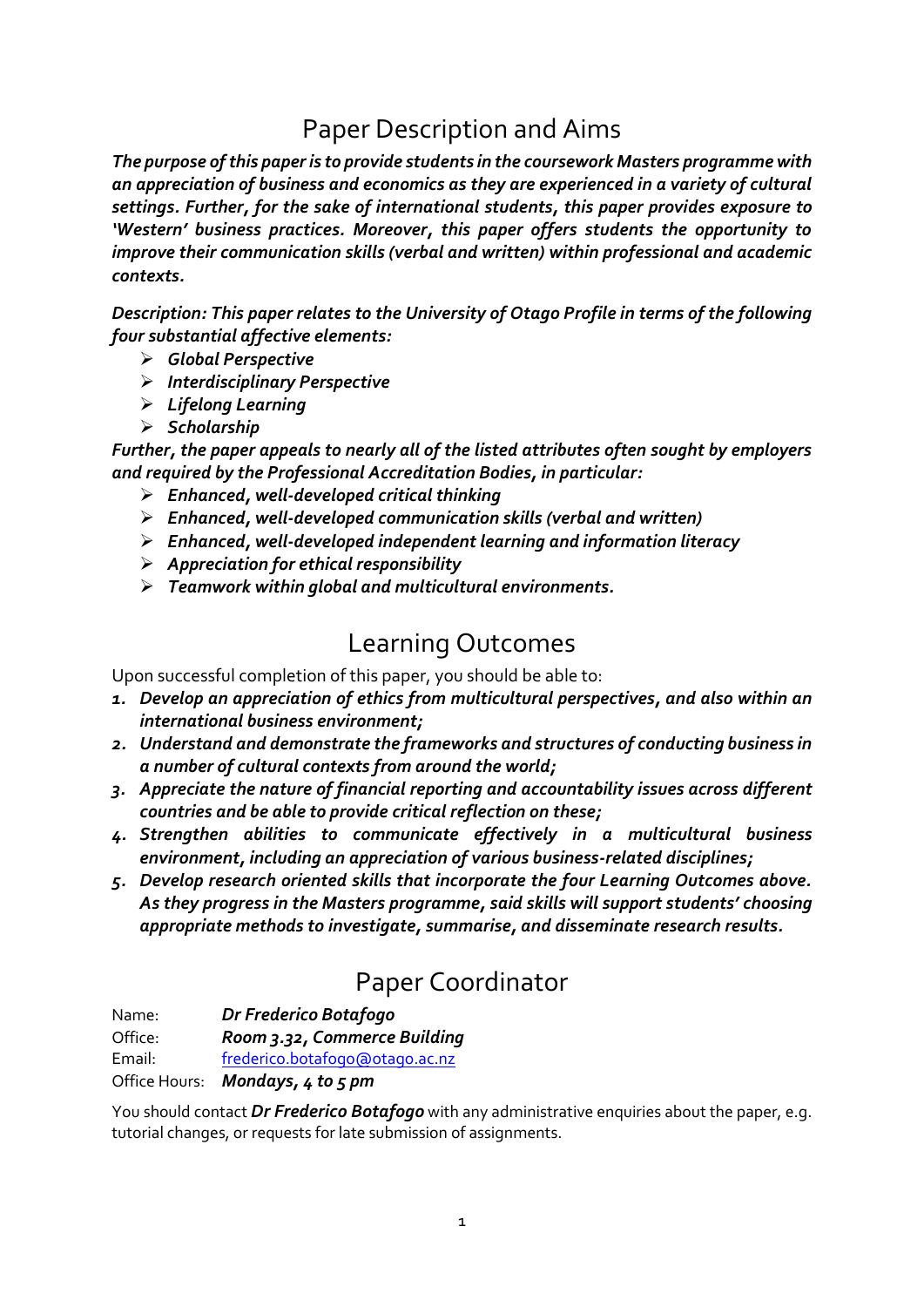## Teaching Staff

#### *Professional Practice Fellow*

Name: *Dr Frederico Botafogo* Office: *Room 3.32, Commerce Building* Email: [frederico.botafogo@otago.ac.nz](mailto:frederico.botafogo@otago.ac.nz) Office Hours: *Mondays, 4 to 5 pm*

#### Class Representatives

Class representatives are an important means of communication between students and staff. Contact details for your class representatives can be found on the Blackboard page for this paper.

#### Course Delivery

The Vice Chancellor and the University expects all students to attend all classes. Students must attend the one-hour lecture and one two-hour seminar every week.

| Lecture Day/Time:   | Monday – 2:00 pm to 2:50 pm  |
|---------------------|------------------------------|
| Room:               | <b>BURN3</b>                 |
| Tutorials Day/Time: | Tuesday – 2:00 pm to 4:00 pm |
| Room:               | <b>SDAVD</b>                 |

*All lectures, tutorials, and seminars are interactive, collaborative sessions in which students should engage in learning through questioning teachers and through discussing assigned topics with their peers in a class, supportive environment. Thus, class attendance and participation are essential, as much of what you learn will come from engagement and discussion with your colleagues. You are expected to be an active participant in class and group sessions and to arrive at class prepared to contribute in a constructive manner. Learning to work together in teams is an important aspect of your education and your future careers. Your level of engagement and participation depends on your…*

- *i. Level of preparedness for class discussion*
- *ii. Level of clarity and analysis in your discussion notes, and assignments*
- *iii. Contributions to class and group discussion and processes*

*Throughout the course, you will be required to read articles and/or book chapters and prepare discussion notes or complete brief assignments on these. You may on occasions be asked to submit your discussion notes or other written work at the conclusion of the discussion. Contribution to class and group discussion and processes will depend on …*

- *a. Points being relevant to the discussion, and linked to comments of others*
- *b. Comments that show evidence of analysis*
- *c. Ideas are explored and analysed, rather than being a simple re-statement of material, without evaluation*
- *d. Constructive contribution is made to assignments and group activities*
- *e. Positive Peer-Evaluations, for group activities*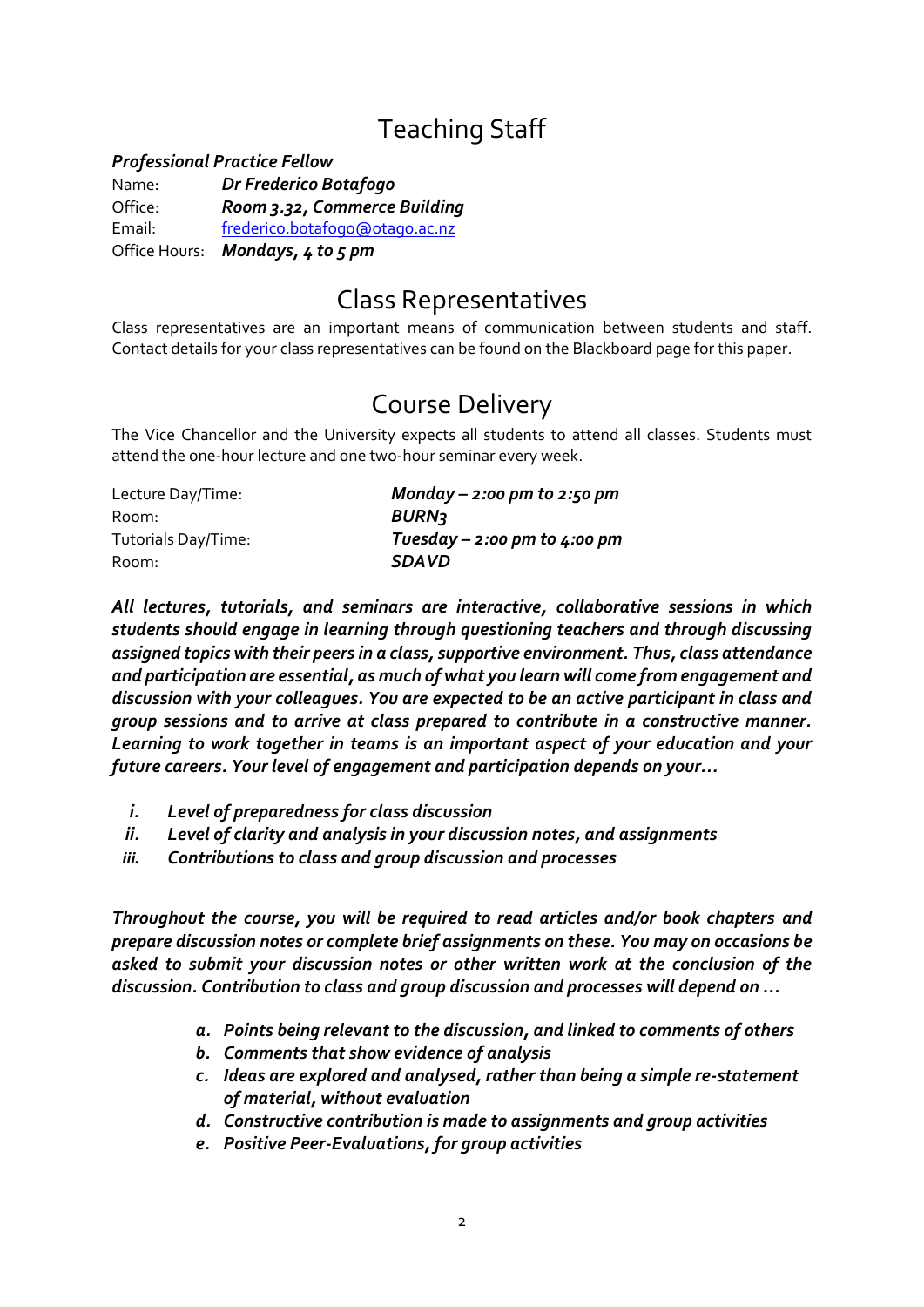### Expectations and Workload

For a typical 20-point paper at the University of Otago, you are expected to spend about 240 hours in lectures, seminars, weekly readings, private study, preparing assignments, independent study and class preparation. All topics covered in the course are potentially examinable.

### Course Learning Resources

*There are no reference textbooks for BSNS401. Every week you will be required to read articles available on eReserve under the course documents on your Blackboard.*

#### **Blackboard**

<https://blackboard.otago.ac.nz/> provides you with access to course materials, class notices, and resources. Blackboard is used to email the whole class so it is important that you check your student email and *Blackboard* regularly. Further information about student support, learning support and information, academic integrity and other University resources for students is available on the COMMERCE\_UG\_2021: Commerce Undergraduate Students site on Blackboard.

#### Student Webmail

We will use your student email account to email you information relevant to your programme. To forward your University email address to an email address that you use regularly:

- 1. Log into your StudentMail account (<http://www.otago.ac.nz/smlanding/>) using your student username and password.
- 2. Click the **Cog** button (top right corner).
- 3. Click on **Mail** under **Your App Settings**.
- 4. Under **Accounts** on left hand side, select **Forwarding**.
- 5. Under the Forwarding heading, type in the email address you want your email to be forwarded to. You can also choose to have a copy of these emails kept on your StudentMail account, so please check the box if you would like this.
- 6. Click the **Save** button.

#### Assessments

All-important assessment information such as due dates and times, content, guidelines and so on will be discussed at lectures and, where appropriate, detailed on Blackboard. *Students are responsible for ensuring that they are aware of this information, keeping track of their own progress, and catching up on any missed classes.*

|    | <b>Assessment</b>           | <b>Weeks</b>                            | Weighting | <b>Learning Outcomes</b> |
|----|-----------------------------|-----------------------------------------|-----------|--------------------------|
| A1 | <b>Weekly Notes</b>         | $3 - 9$                                 | 10%       | 1, 4 and 5               |
| A2 | In-Class Group Presentation | 10, 11, and 12                          | 40%       | $2, 3$ and 4             |
| A3 | <b>Final Report</b>         | Week 14 on<br>the 11 <sup>th</sup> June | 50%       | All                      |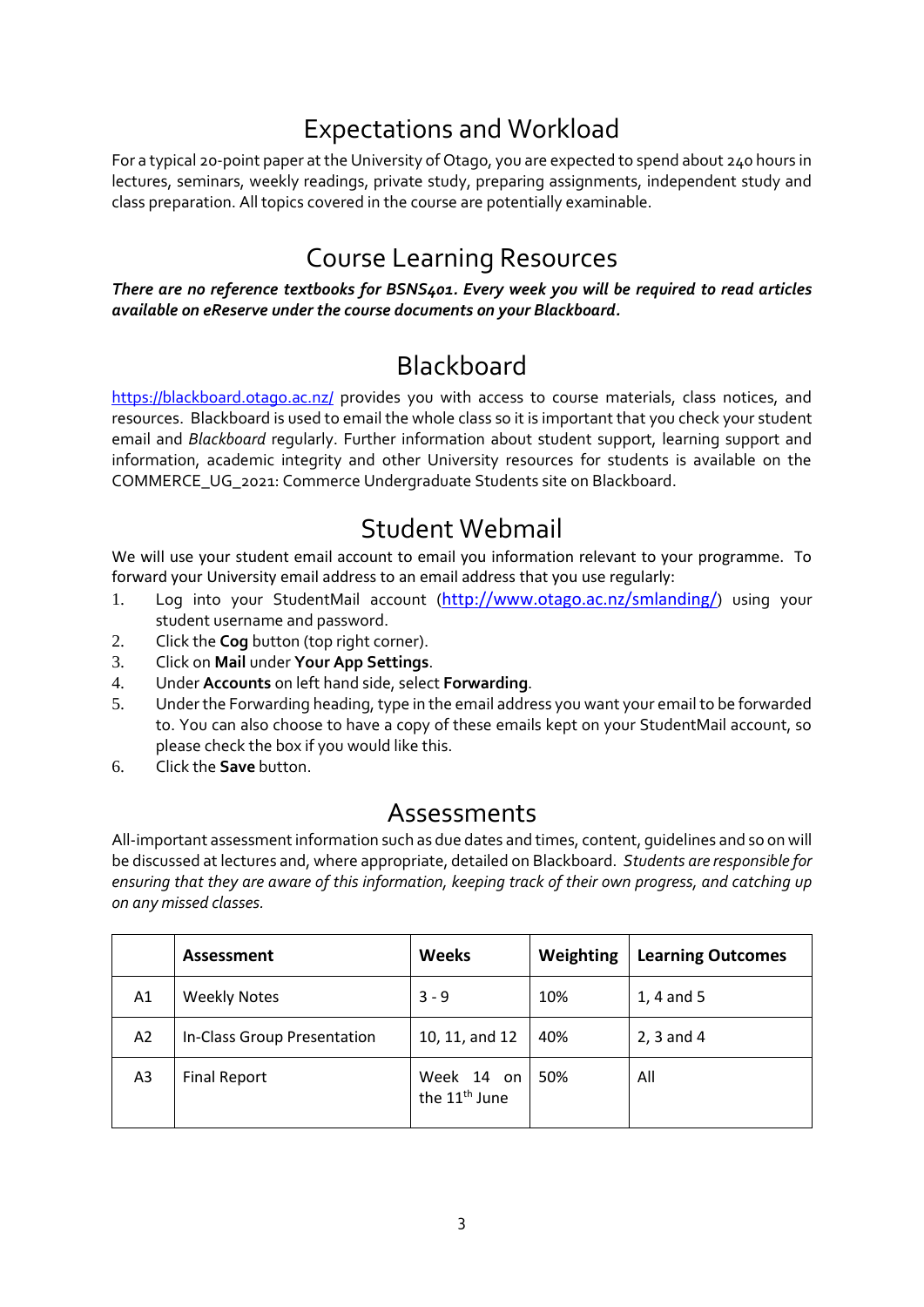*A1 – Assessment One: Discussion Notes (10%)*

*Every week you will be invited to submit a discussion note, starting in week 3 until week 9. Each weekly assignment will be marked out of 10. However, only the best result will be retained. For example, if you get 6 marks in weeks 4 and 5, 2 marks in week 3, and you choose not to complete any other submission, your end result will be 6.*

*Discussion notes should count 500 – 800 words (about two pages, single-spaced) and they must relate to the topic being covered that week. There is no standard set for your notes. However, as the course progresses and you and your colleagues submit their notes, make sure to refer to any initial feedback on any previous notes to be provided by your tutor.*

*The Literature Review that will be discussed in week 1 is a course compulsory requirement, even though it will not be marked. Failure to complete this assignment will automatically entail a failed paper!*

*A2 – Assessment Two: In-Class Group Presentation (40%)*

*You will be required to join a group to research and prepare a presentation to your fellow class students. The presentations are schedule for weeks 10, 11 and 12.*

*In this presentation your group will be required to review a case, which will be assigned by your lecturer in the second week of the paper. You presentation should be logical, clear, and interesting. Answering questions will contribute to your final mark.*

*The marking schedule is as follows:*

*(a) The structure of your presentation is worth 7 marks. Structure consists of (a1) opening / securing attention, (a2) overview given at outset, (a3) summary provided at conclusion, and (a4) topic outlined and discussed clearly and coherently.*

*(b) The content of your presentation is worth 12 marks. Content refers to (b1) your topic being clearly explained, (b2) its significance discussed, (b3) and its applicability as well as its limitations being noted.*

*(c) The quality and appeal of your slides is worth 7 marks. It consists of (c1) visual clarity, (c2) format and proper spelling, (c3) integration, and (c4) use.*

*(d) The delivery of your presentation is worth 7 marks. It refers to the following elements: (d1) do you go beyond just reading your notes? (d2) what is your body language (eye contact with audience, gestures, movements, etc.)? (d3) Verbal clarity and overall fluency to include, among other things, effective use of pauses, silences and intonation (note: non-English speakers will not be assessed in this particular element); (d4) clear evidence of adequate preparation and organisation.*

*(e) The time management is worth 3 marks. With the view to convey the importance of planning for time, you will be asked before you start how long the presentation will take. You will be assessed in terms of time management. The suggested time is 20 minutes, excluding time to answer.*

*(f) The quality of you answers to questions posed from the audience is worth 4 marks.*

*For illustration only, see sample marking sheet that uses the above marking criteria.*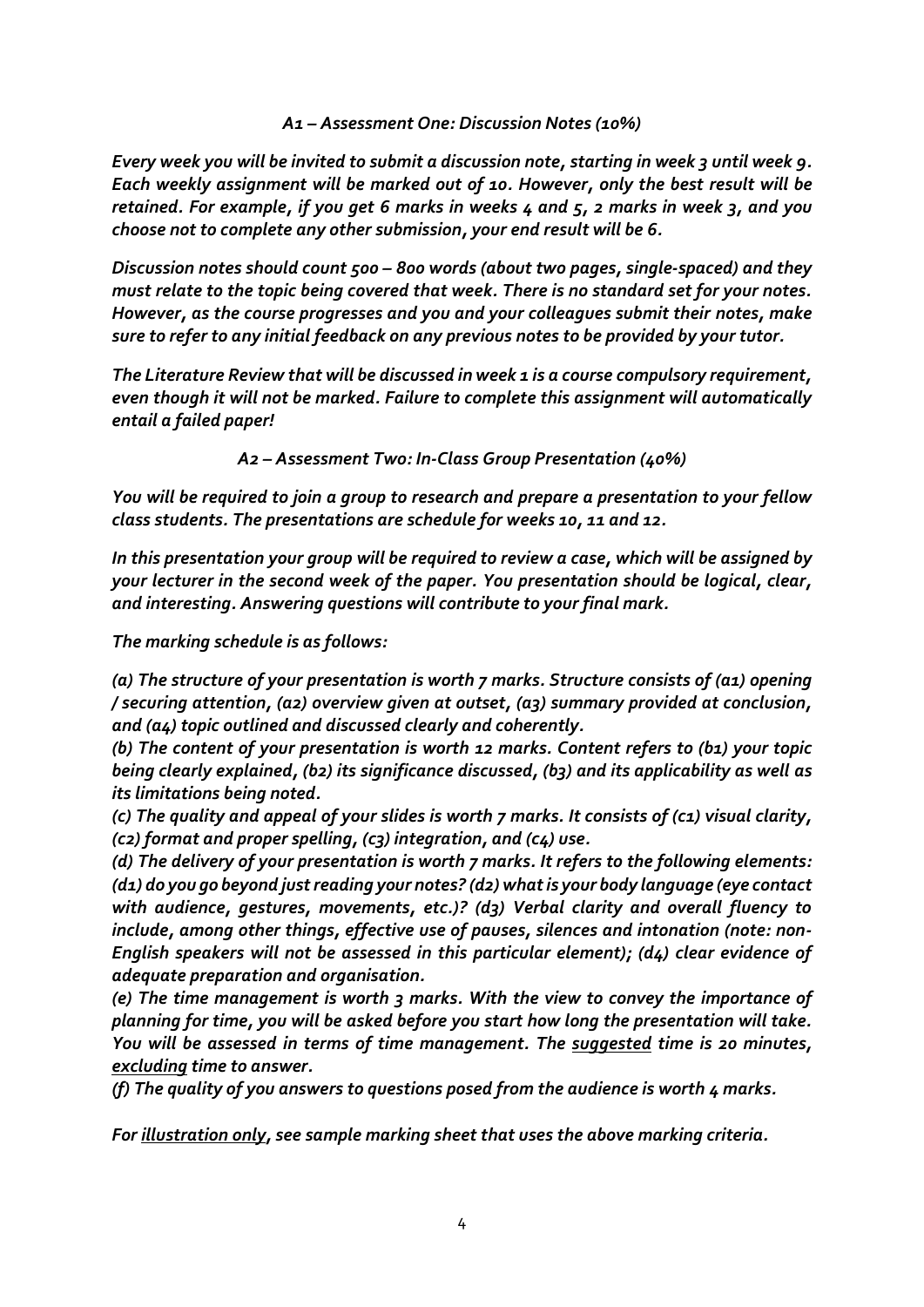#### **Names: \_\_\_\_\_\_\_\_\_\_\_**

| Informed duration:<br>Actual duration:           |                      |                                            |  |  |  |
|--------------------------------------------------|----------------------|--------------------------------------------|--|--|--|
| 1. Structure (part 1)                            |                      |                                            |  |  |  |
| 1.1 Opening / Securing attention<br>1.2 Overview | $\pm$<br>$ \sqrt{ }$ | 2 marks partially, 1 mark<br>1 mark        |  |  |  |
| 2. Delivery                                      |                      |                                            |  |  |  |
| 2.1 Go beyond just reading                       | $ \sqrt{} $          | 2 marks                                    |  |  |  |
| 2.2 Body language                                | $ \sqrt{} $          | 1 mark                                     |  |  |  |
| 2.3 Verbal clarity and fluency                   | E                    | 2 marks partially                          |  |  |  |
| 2.4 Preparation and organisation                 | E                    | 2 marks partially, 1 mark                  |  |  |  |
| 3. Slides                                        |                      |                                            |  |  |  |
| 3.1 Visual clarity                               | $\pm$                | 2 marks partially, 1 mark                  |  |  |  |
| 3.2 Format and spelling                          | $\vert x \vert$      | <del>2 marks</del>                         |  |  |  |
| 3.3 Integration and use                          | $\vert \times \vert$ | 3 marks                                    |  |  |  |
| 4. Content                                       |                      |                                            |  |  |  |
| 4.1 Topic explained and illustrated              | 国                    | 3 mark partially, 1 mark                   |  |  |  |
| 4.2 Examples and context provided                | $ \sqrt{} $          | 3 marks                                    |  |  |  |
| 4.3 Proper discussion summarised                 | $ \mathsf{V} $       | 3 marks                                    |  |  |  |
| 4.4 Significance and limitations                 | $ \sqrt{} $          | 3 marks                                    |  |  |  |
| 5. Time management                               |                      |                                            |  |  |  |
| 5.1 Within the informed duration                 | l--l                 | 3 marks                                    |  |  |  |
| 5.2 Overtime                                     | $ \sqrt{} $          | no marks                                   |  |  |  |
| 1. Structure (part 2)                            |                      |                                            |  |  |  |
| 1.3 Clear and coherent flow of ideas             | $\pm$                | $\frac{1}{2}$ marks partially, 1 1/2 marks |  |  |  |
| 1.4 Summary provided at conclusion               | $ \sqrt{} $          | 2 marks                                    |  |  |  |
| 6. Questions                                     |                      |                                            |  |  |  |
| 6.1 Satisfactorily addressing questions          | $ \sqrt{} $          | 4 marks                                    |  |  |  |
| Feedback:                                        |                      |                                            |  |  |  |
|                                                  |                      |                                            |  |  |  |

 $\frac{26.5}{2}$ 

*The various cases for the group presentations will be reviewed in class.*

#### *Assessment Three: Final Report (50%)*

The final report must be submitted no later than 2<sup>nd</sup> June. It is worth 50 marks. You will *investigate and report on a case study for which you must get approval from your tutor. Your report should consist of about 2,500 words. You are to use the APA referencing style.*

\_\_\_\_\_\_\_\_\_\_\_\_\_\_\_\_\_\_\_\_\_\_\_\_\_\_\_\_\_\_\_\_\_\_\_\_\_\_\_\_\_\_\_\_\_\_\_\_\_\_\_\_\_\_\_\_\_\_\_\_\_\_\_\_\_\_\_\_\_\_\_\_\_\_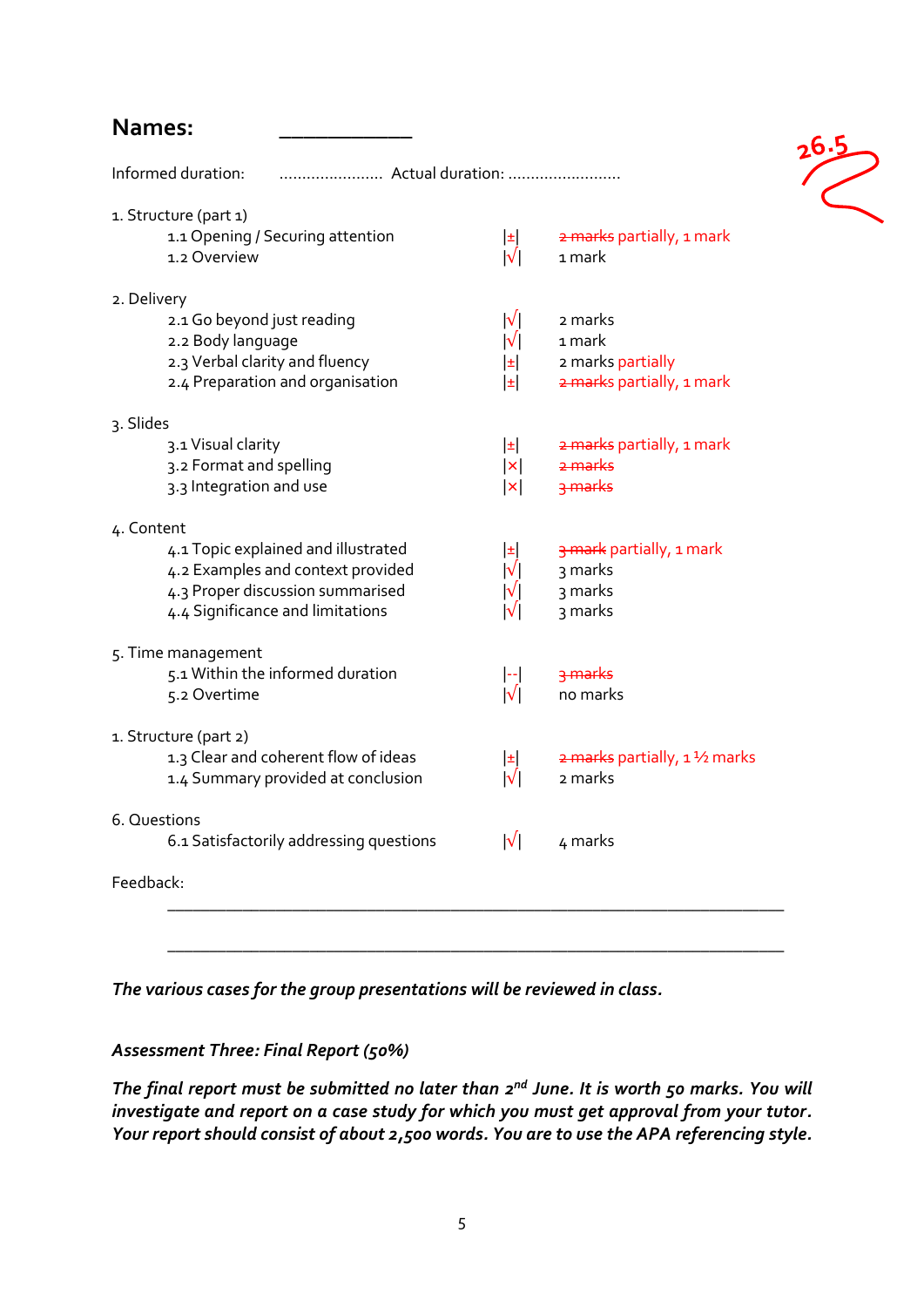#### *A3 MARKING SCHEDULE:*

*(a) The introduction to your report is worth 10 marks. It consists of (a1) a title which is clear and concise and additionally (a2) a paragraph or two to convey what your case study is about. Further, you are expected to provide (a3) an outline of the applicable context that makes this case significant.*

*(b) The following section is worth 10 marks. It consists of (b1) background information on your topic, (b2) a critical analysis thereof, (b3) and a logical, well-structured argument that justifies why this topic is relevant.*

*(c) Concepts and discussion are jointly worth 15 marks. They consist of (c1) your case being clearly described, (c2) a discussion of concept or concepts relating to your case being effectively categorised and expressed cohesively, and (c3) the discussion of any interconnections with other topics taught/learned in class.* 

*(d) The attractiveness of your case study or illustration is worth 5 marks.*

*(f) Presentation is worth 10 marks. It consists of (f1) an excellent layout (heading, margins, page numbers) which conveys professionalism, (f2) the use of proper academic writing, free from grammatical and spelling errors, and (f3) varied sources (i.e., other than your textbook) being used.*

*For illustration, see below the marking sheet to be used.*

| Word count:                                       |   |
|---------------------------------------------------|---|
| 1. Introduction (out of 10 marks)                 |   |
| 1.1 Title                                         |   |
| 1.2 Overview                                      |   |
| 1.3 Outline                                       |   |
| 2. Literature Review (out of 10 marks)            |   |
| 2.1 Background on topic                           |   |
| 2.2 Critical Review                               |   |
| 2.3 Relevance, timeliness, scope, limitations     |   |
| 3. Discussion (out of 15 marks)                   |   |
| 3.1 Case presentation                             |   |
| 3.2 Learned concepts applied to case              |   |
| 3.3 Integration to paper                          |   |
| 4. Appeal (out of 5 marks)                        |   |
| 4.1 Creativity and appeal                         |   |
| 5. Presentation (out of 10 marks)                 |   |
| 5.1 Layout                                        | . |
| 5.2 Spelling                                      |   |
| 5.3 Grammar                                       |   |
| 5.4 Referencing                                   |   |
| 6. Research Questions (possible additional marks) |   |
| 6.1 Research questions (optional)                 |   |
| Feedback:                                         |   |
|                                                   |   |

\_\_\_\_\_\_\_\_\_\_\_\_\_\_\_\_\_\_\_\_\_\_\_\_\_\_\_\_\_\_\_\_\_\_\_\_\_\_\_\_\_\_\_\_\_\_\_\_\_\_\_\_\_\_\_\_\_\_\_\_\_\_\_\_\_\_\_\_\_\_\_\_\_\_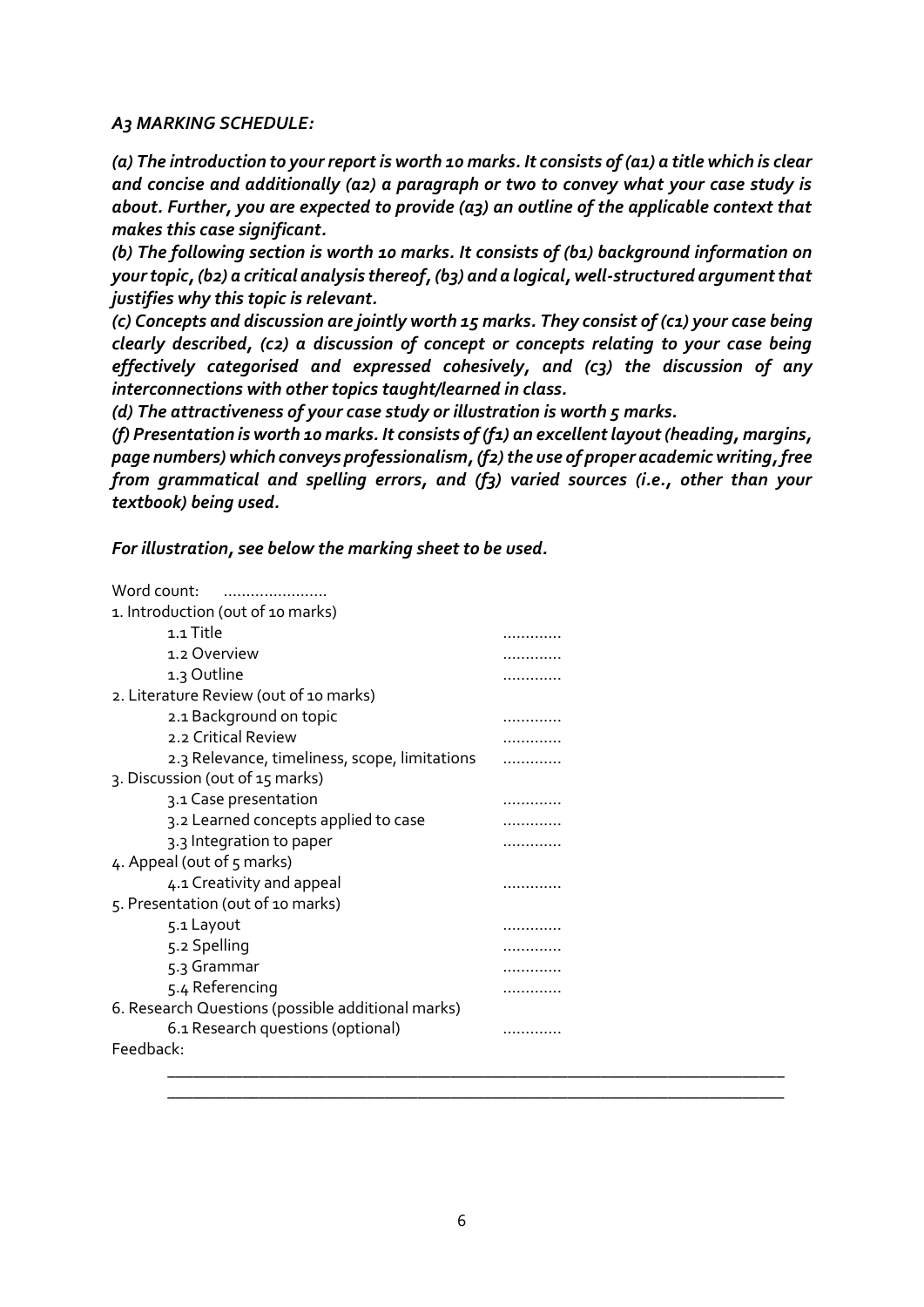### Course Requirements

You MUST attempt all assessments. You also MUST submit the Literature Review exercise to be discussed in Week 1.

**To successfully complete the course, a student must achieve at least 20 marks on the final report. If students achieve less than 20 marks in the final project but their calculated course**  marks are greater than 50%, they will still fail the course and this will be designated by the words **"Failed compulsory assessment" on their final course results.**

Assignment Submission Procedure Submit your notes and report through Blackboard.

Late Assignments

No late assignments! Exceptional circumstances will be reviewed by the paper coordinator on a case by case basis.

| <b>Learning Outcome</b>                                                                                                                                         | Weekly Notes<br>Assessment A1 | Presentation<br>Assessment A2 | Written Report<br>Assessment<br>٩J | Total |
|-----------------------------------------------------------------------------------------------------------------------------------------------------------------|-------------------------------|-------------------------------|------------------------------------|-------|
| Develop an appreciation of ethics from<br>1.<br>multicultural perspectives, and also within an<br>international business environment;                           |                               |                               |                                    | 20%   |
| 2. Understand and demonstrate the frameworks<br>and structures of conducting business in a number<br>of cultural contexts from around the world;                | X                             |                               | Х                                  | 10%   |
| 3. Appreciate the nature of financial reporting and<br>accountability issues across different countries and<br>be able to provide critical reflection on these; | Х                             |                               |                                    | 20%   |
| 4. Strengthen abilities to communicate effectively<br>in a multicultural business environment, including<br>appreciation of business-related disciplines;       | X                             | X                             |                                    | 20%   |
| 5. Develop research oriented skills that incorporate<br>the four Learning Outcomes above.                                                                       |                               |                               |                                    | 30%   |
| Total                                                                                                                                                           | 40%                           | 30%                           | 30%                                | 100%  |

### Learning Outcomes